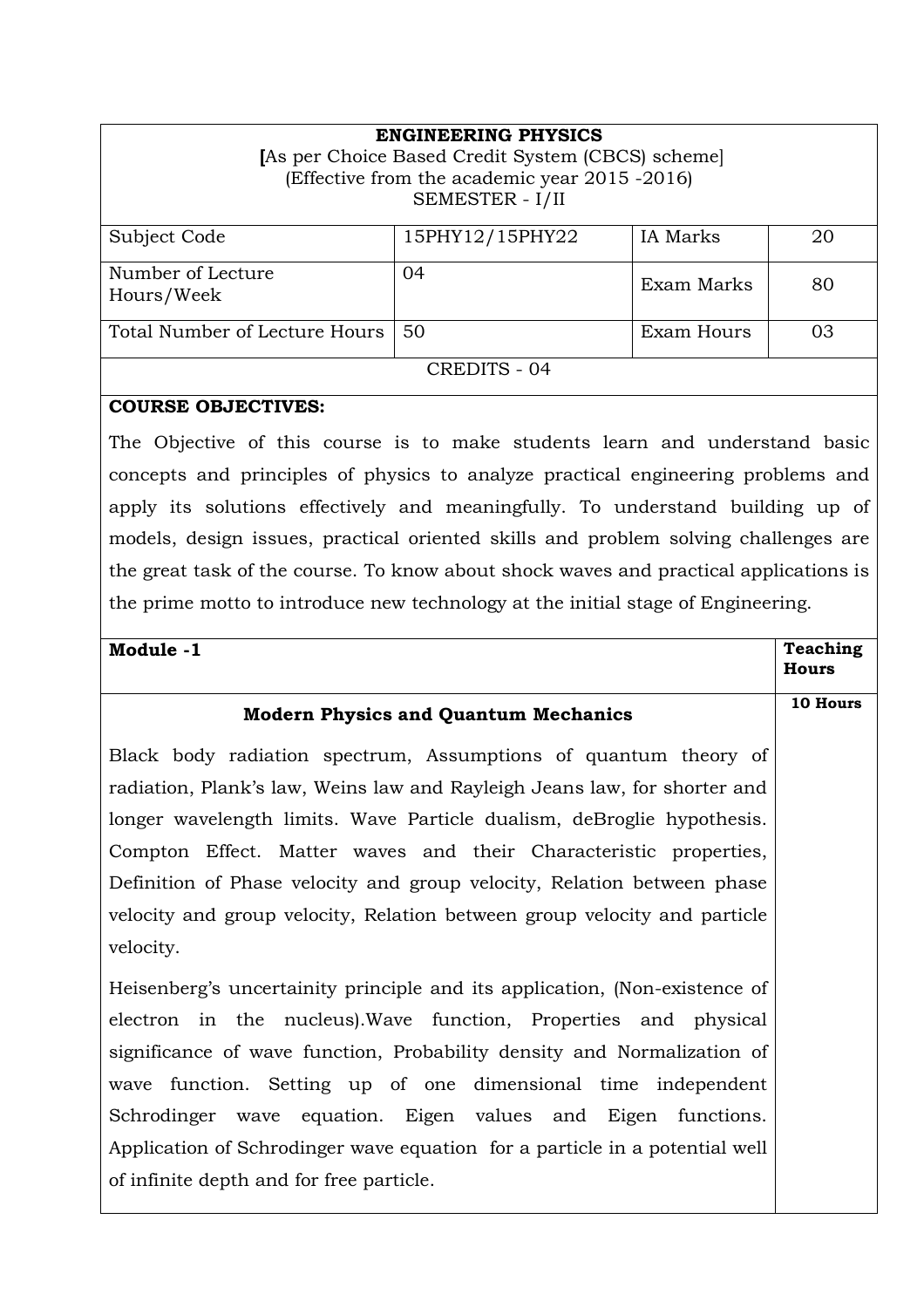# **Module -2**

| <b>Electrical Properties of Materials</b>                                      | 10 Hours |
|--------------------------------------------------------------------------------|----------|
| Free-electron concept (Drift velocity, Thermal velocity, Mean collision        |          |
| time, Mean free path, relaxation time). Failure of classical free electron     |          |
| theory. Quantum free electron theory, Assumptions, Fermi factor, density       |          |
| of states (qualitative only) Fermi-Dirac Statistics. Expression for electrical |          |
| conductivity based on quantum free electron theory, Merits of quantum          |          |
| free electron theory.                                                          |          |
| Conductivity of Semi conducting materials, Concentration of electrons          |          |
| and holes in intrinsic semiconductors, law of mass action.                     |          |
| Temperature dependence of resistivity in metals and superconducting            |          |
| materials. Effect of magnetic field (Meissner effect). Type I and Type II      |          |
| superconductors–Temperature dependence of critical field. BCS theory           |          |
| (qualitative). High temperature superconductors. Applications<br>of            |          |
| superconductors –. Maglev vehicles.                                            |          |
|                                                                                |          |
| Module $-3$                                                                    |          |
| <b>Lasers and Optical Fibers</b>                                               | 10 Hours |
| Einstein's coefficients (expression for energy density). Requisites of a       |          |
| Laser system. Condition for laser action. Principle, Construction and          |          |
| working of $CO2$ laser and semiconductor Laser. Applications of Laser –        |          |
| Laser welding, cutting and drilling. Measurement of atmospheric                |          |
| pollutants. Holography-Principle of Recording and reconstruction of            |          |
| images.                                                                        |          |
| Propagation mechanism in optical fibers. Angle of acceptance. Numerical        |          |
| aperture. Types of optical fibers and modes of propagation. Attenuation,       |          |
| Block diagram discussion of point to point communication, applications.        |          |
| Module-4                                                                       |          |
|                                                                                |          |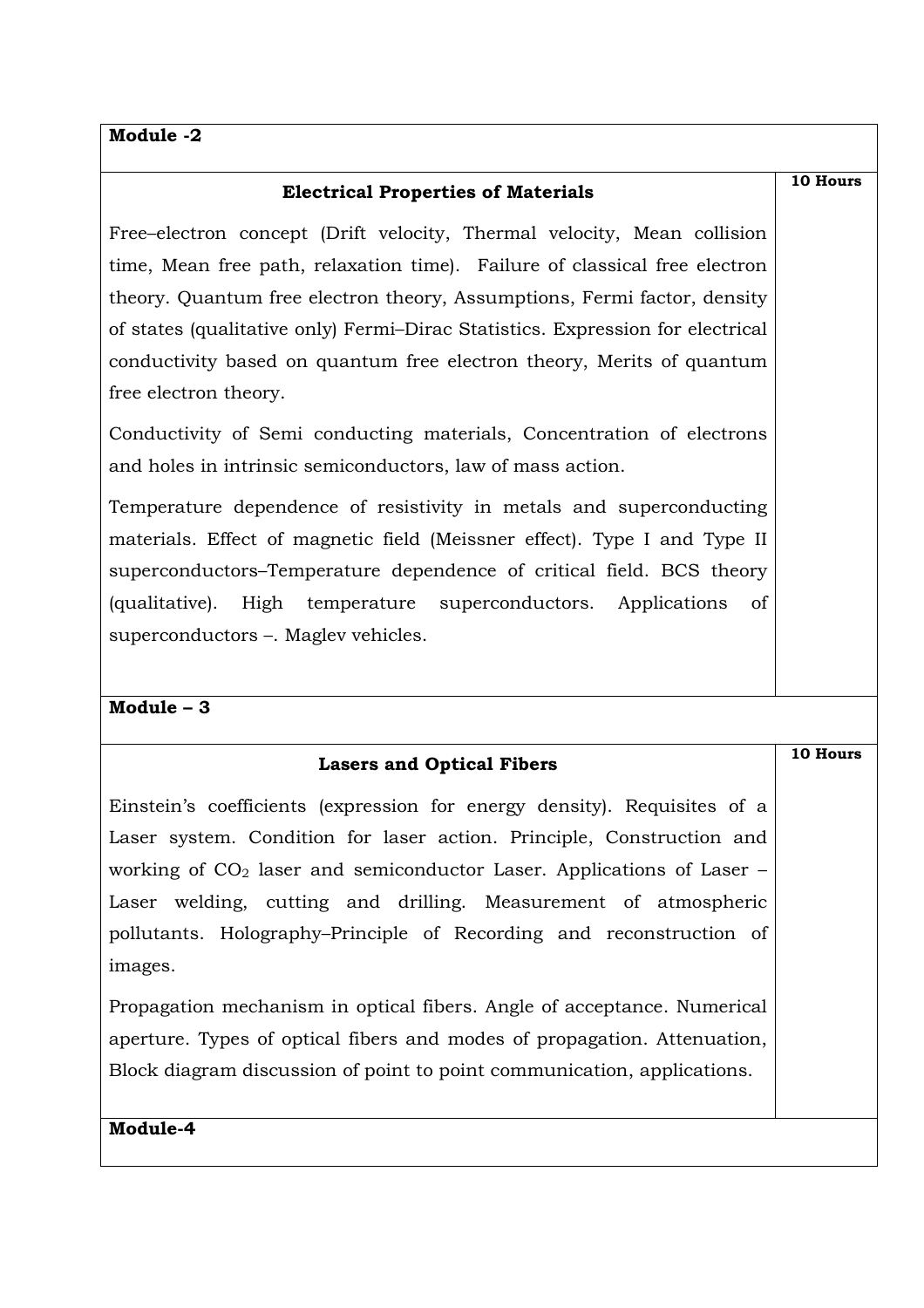| <b>Crystal Structure</b>                                                      |          |  |
|-------------------------------------------------------------------------------|----------|--|
| Space lattice, Bravais lattice–Unit cell, primitive cell. Lattice parameters. |          |  |
| Crystal systems. Direction and planes in a crystal. Miller indices.           |          |  |
| Expression for inter - planar spacing. Co-ordination number. Atomic           |          |  |
| packing factors (SC, FCC, BCC). Bragg's law, Determination of crystal         |          |  |
| structure using Bragg's X-ray difractometer. Polymarphism and Allotropy.      |          |  |
| Crystal Structure of Diamond, qualitative discussion of Pervoskites.          |          |  |
|                                                                               |          |  |
| Module-5                                                                      |          |  |
| <b>Shock waves and Science of Nano Materials</b>                              | 10 Hours |  |
| Definition of Mach number, distinctions between- acoustic, ultrasonic,        |          |  |
| subsonic and supersonic waves. Description of a shock wave and its            |          |  |
| applications. Basics of conservation of mass, momentum and energy.            |          |  |
| Normal shock equations (Rankine-Hugonit equations). Method of creating        |          |  |
| shock waves in the laboratory using a shock tube, description of hand         |          |  |
| operated Reddy shock tube and its characteristics.                            |          |  |
| Introduction to Nano Science, Density of states in 1D, 2D and 3D              |          |  |
| structures. Synthesis: Top-down and Bottom-up approach, Ball Milling          |          |  |
| and Sol-Gel methods.                                                          |          |  |
| CNT - Properties, synthesis: Arc discharge, Pyrolysis methods,                |          |  |
| Applications.                                                                 |          |  |
| Scanning Electron microscope: Principle, working and applications.            |          |  |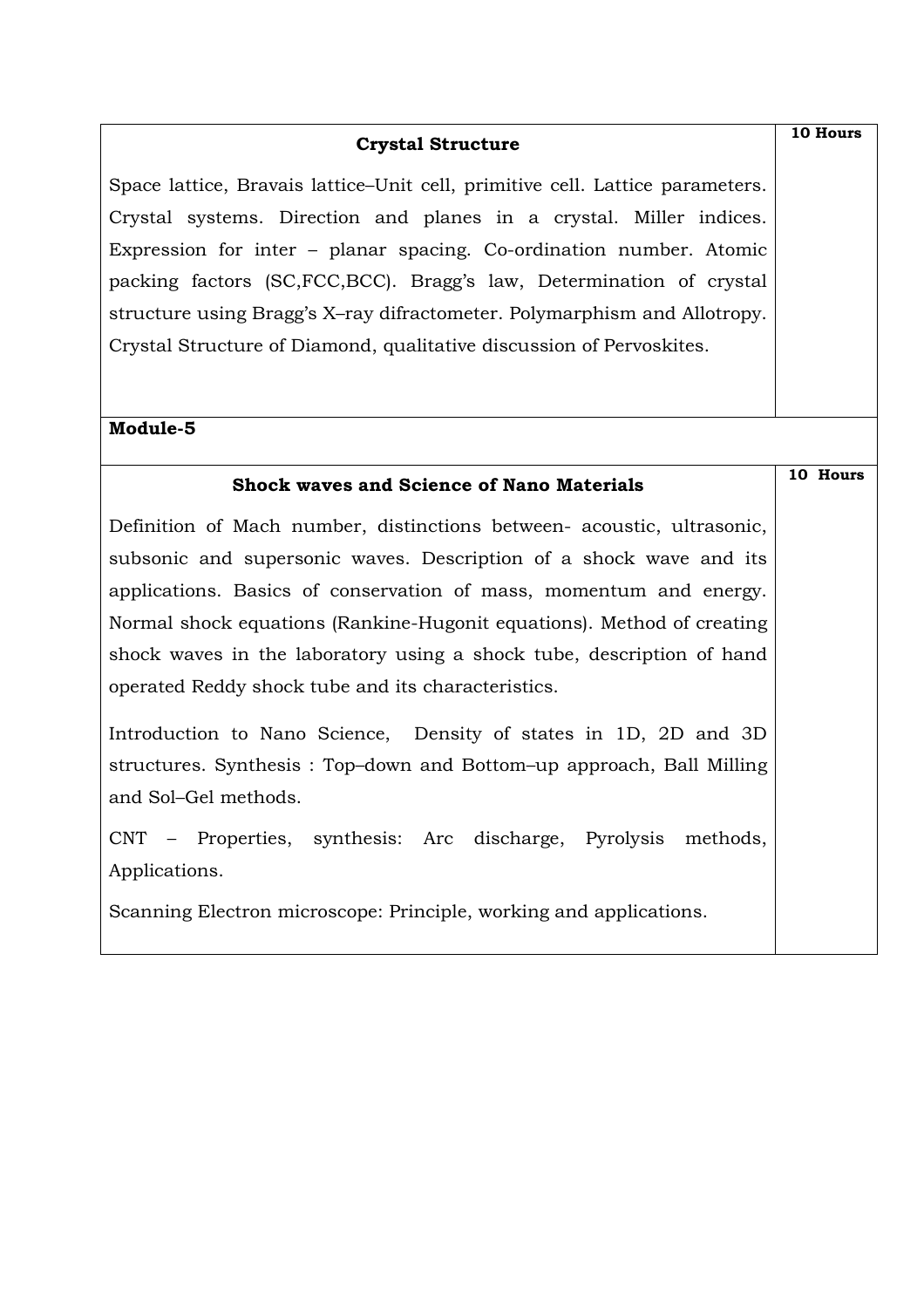#### **Course outcomes:**

On Completion of this course, students are able to –

- Learn and understand more about basic principles and to develop problem solving skills and implementation in technology.
- Gain Knowledge about Modern physics and quantum mechanics will update the basic concepts to implement the skills.
- Study of material properties and their applications is the prime role to understand and use in engineering applications and studies.
- Study Lasers and Optical fibers and its applications are to import knowledge and to develop skills and to use modern instruments in the engineering applications.
- Understand Crystal structure and applications are to boost the technical skills and its applications.
- Expose shock waves concept and its applications will bring latest technology to the students at the first year level to develop research orientation programs at higher semester level.
- Understand basic concepts of nano science and technology.

### **Question paper pattern:**

- The question paper will have ten questions.
- Each full Question consisting of 16 marks
- There will be **2** full questions(with a **maximum** of **four** sub questions) from each module.
- Each full question will have sub questions covering all the topics under a module.
- The students will have to answer **5** full questions, selecting one full question from each module.

### **Text Books:**

- 1. Wiley precise Text, **Engineering Physics,** Wiley India Private Ltd., New Delhi. Book series – 2014,
- 2. Dr. M.N. Avadhanulu, Dr. P.G.Kshirsagar, **Text Book of Engineering Physics,** S Chand Publishing, New Delhi - 2012